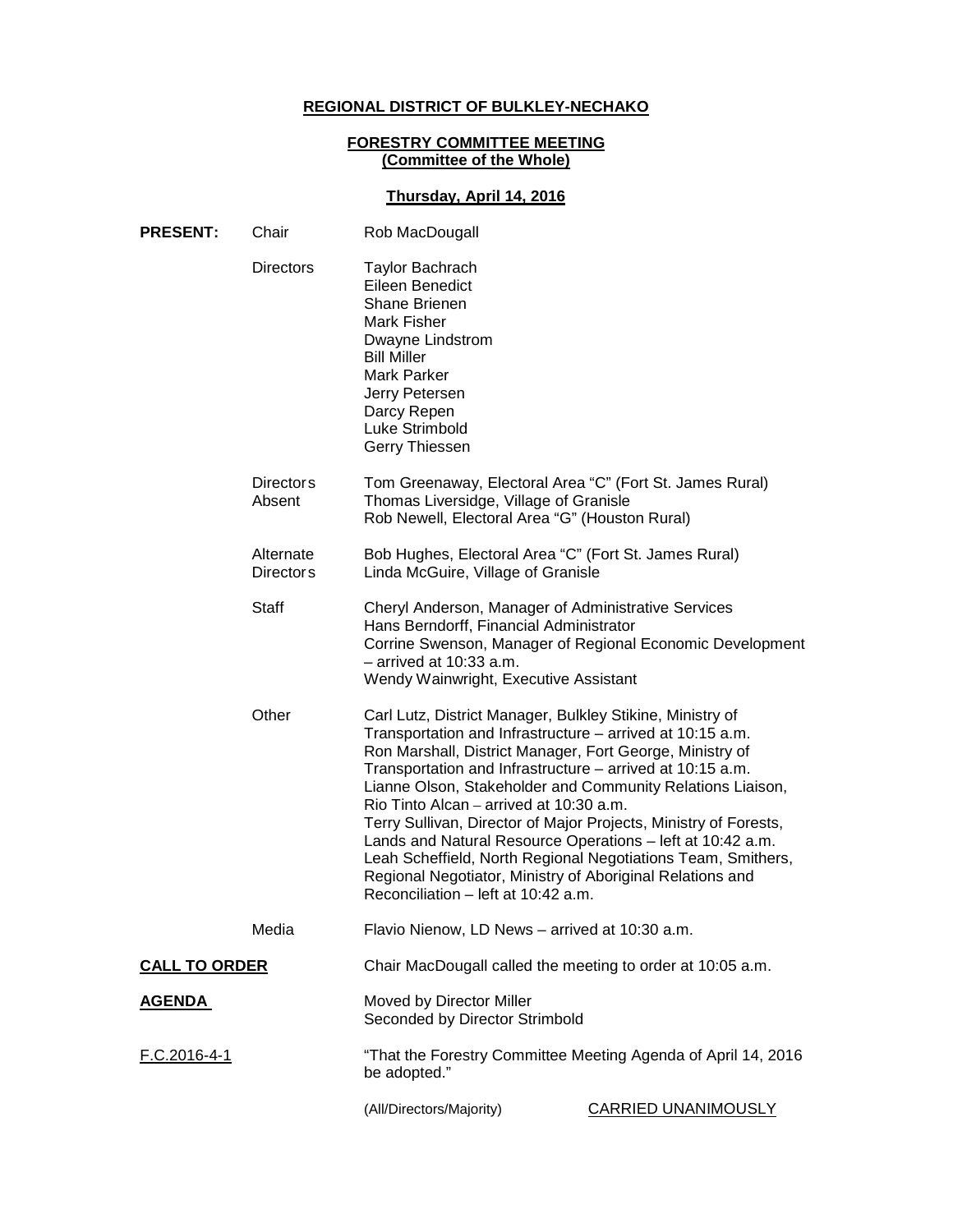Forestry Committee Meeting April 14, 2016 Page 2

### **MINUTES**

| <b>Forestry Committee Meeting</b> | Moved by Director Petersen                                                      |
|-----------------------------------|---------------------------------------------------------------------------------|
| Minutes - March 10, 2016          | Seconded by Director Lindstrom                                                  |
| F.C.2016-4-2                      | "That the Forestry Committee Meeting Minutes of March 10,<br>2016 be received." |

(All/Directors/Majority) CARRIED UNANIMOUSLY

#### **DELEGATION**

### **MINISTRY OF FORESTS, LANDS AND NATURAL RESOURCE OPERATIONS – Terry Sullivan, Director of Major Projects, Leah Scheffield, North Regional Negotiations Team, Smithers, Regional Negotiator, Ministry of Aboriginal Relations and Reconciliation RE: Update RE: Lake Babine nation Woodland Tenures**

Chair MacDougall welcomed Terry Sullivan, Director of Major Projects, Ministry of Forests, Lands and Natural Resource Operations and Leah Scheffield, North Regional Negotiations Team, Smithers, Regional Negotiator, Ministry of Aboriginal Relations and Reconciliation.

Mr. Sullivan and Ms. Scheffield provided a PowerPoint Presentation.

### **Lake Babine Nation Reconciliation Framework Agreement**

### **Background**

#### **Why a Reconciliation Agreement with Lake Babine Nation (LBN)? Key Provincial Economic Drivers**

**1. Forestry -** the most significant long term economic driver in LBN territory and surrounding communities:

- About 2,000 jobs per year (direct and indirect) and \$196 million/yr GDP;
- Sales of \$477M generate \$14.7M in provincial tax revenue.
- **2. LNG development proposed in LBN territory**  Prince Rupert Gas Transmission;

**3. Mineral Development -** Evaluations of mineral potential extremely high - within the top 15- 20% for BC:

- Mine projects include Morrison Gold/Copper mine; Dome (in development), and Decar (currently on hold) with more in the early stages;
- Mineral exploration and development expenditures were approximately \$2.5m in 2014.

### **Reconciliation Framework Agreement**

- MOU1 between BC and LBN signed October 2014. Defines general scope of agreement negotiations;
- MOU2 signed May 1, 2015 to help bring closure to LNG Pipeline Benefit Agreement negotiations and included several commitments, including:
	- Explore increased forestry economic opportunities for LBN communities;
	- Collaborative decision making on land and resources;
	- Land conservation measures (eg. OGMA, FSW, WHA);
	- Political commitments for LBN to support pipelines;
- Two-phased approach confirmed:
	- Phase 1 Reconciliation Framework Agreement (Signed March 2016);
	- Phase 2 Reconciliation Agreement (under negotiation, target completion late 2017);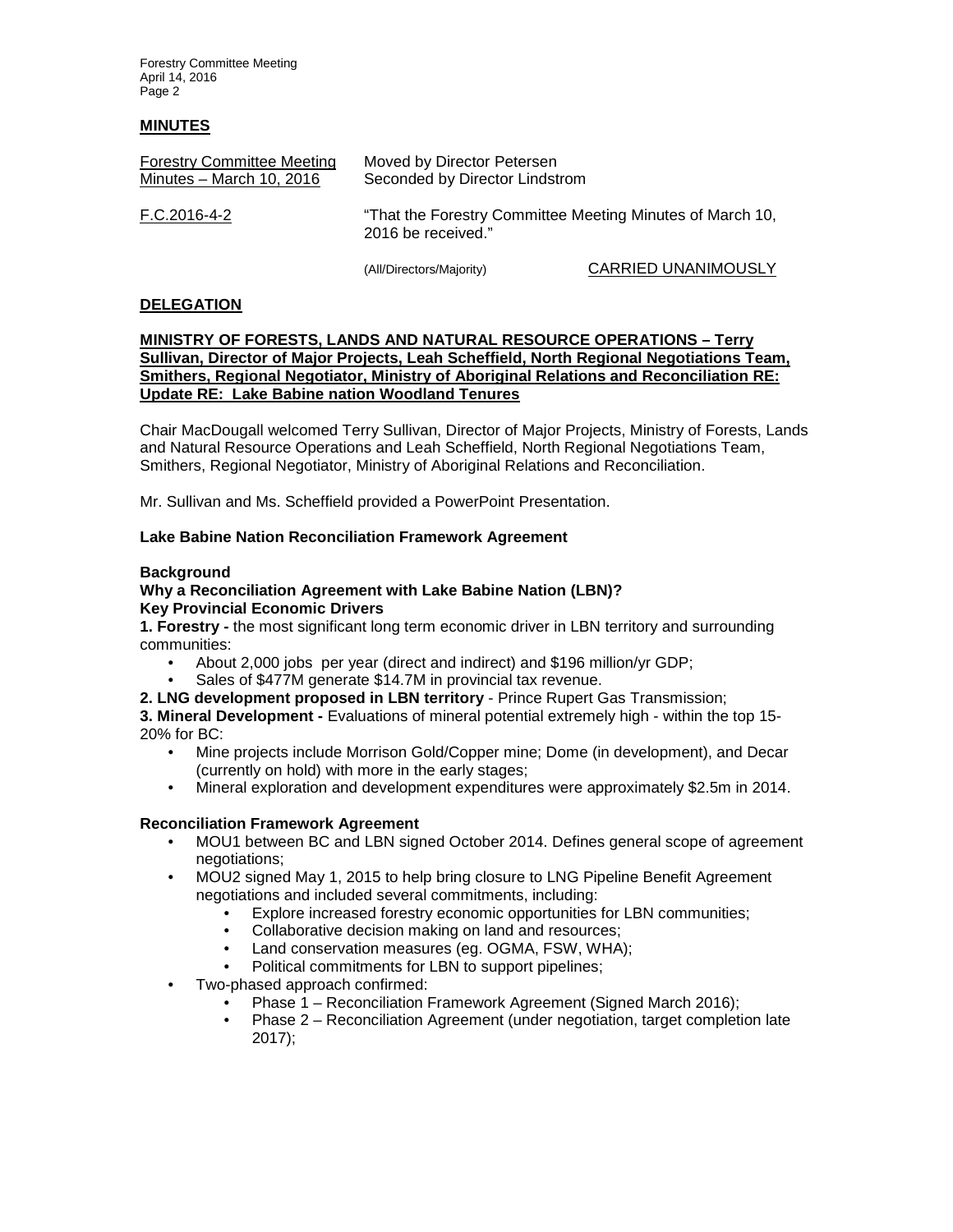### **MINISTRY OF FORESTS, LANDS AND NATURAL RESOURCE OPERATIONS – Terry Sullivan, Director of Major Projects, Leah Scheffield, North Regional Negotiations Team, Smithers, Regional Negotiator, Ministry of Aboriginal Relations and Reconciliation RE: Update RE: Lake Babine nation Woodland Tenures (Cont'd)**

# **Additional Context**

### *LBN is a willing partner in the natural resource sector with strong asserted title claim over a large area of strategic economic importance to BC.*

- LBN potentially has a "high to moderate" title claim in many areas of the territory;
- The territory contains critical timber harvesting landbase and supports local mills;
- Forest harvest rates are anticipated to increase as harvesting efforts shift to areas less impacted by mountain pine beetle;
- Morrison mine located in core LBN territory;
- LBN support for PRGT pipeline contingent on meeting MOU commitments.

## **Other BC/Lake Babine Agreements**

- Interim Forestry Agreement (aka Forest Consultation and Revenue Sharing Agreement):
	- Defines revenue sharing as an economic accommodation for forest harvesting in the Territory;
	- Outlines an engagement process which meets consultation obligations;
	- It's a two year agreement (expires in 03/2018) with opportunity to extend;
- Pipeline Benefit Agreement for PRGT;
- LBN in Treaty process LBN has an existing Incremental treaty Agreement for 500 hectares;
- A new initiative: A Strategic Forestry Accommodation Agreement with LBN was signed on March 31, 2016 to support LBN's forestry business aspirations.

# **Reconciliation Framework Agreement Summary**

- Bilateral agreement between BC and LBN that represents a step toward long-term reconciliation of LBN Rights and Title;
- Advances reconciliation with LBN by setting the stage for future economic development opportunities that will also contribute to local and provincial economies;
- Implements stewardship measures consistent with objectives established previously through Morice LRMP & Lakes LRMP including:
	- Old Growth Management Areas;
	- Wildlife habitat areas; and
	- Fisheries Sensitive Watersheds;
- Rights of existing tenure holders & land owners unaffected;
- Establishes two small land reserves (approximately 1 ha each) intended to protect important cultural areas;
- Access restrictions are not part of this agreement;
- Sets out the scope and guiding principles to negotiate:
	- a comprehensive forestry agreement; and
		- a Reconciliation Agreement (RA).

### **Key LBN Forestry Interests**

- 1. LBN strongly seek a significantly increased role in the forest sector within the Territory, including additional tenure opportunities;
- 2. Framework Agreement outlines award of 85,000m3 to LBN for a long term First Nation Woodland Licence;
- 3. Defining a forestry vision for the Territory;
- 4. LBN seek a revised Revenue Sharing model;
- 5. Seek potential land transfers for forestry and cultural protection;
- 6. LBN and BC have a shared interest in the long-term viability of local mills and the regional economy.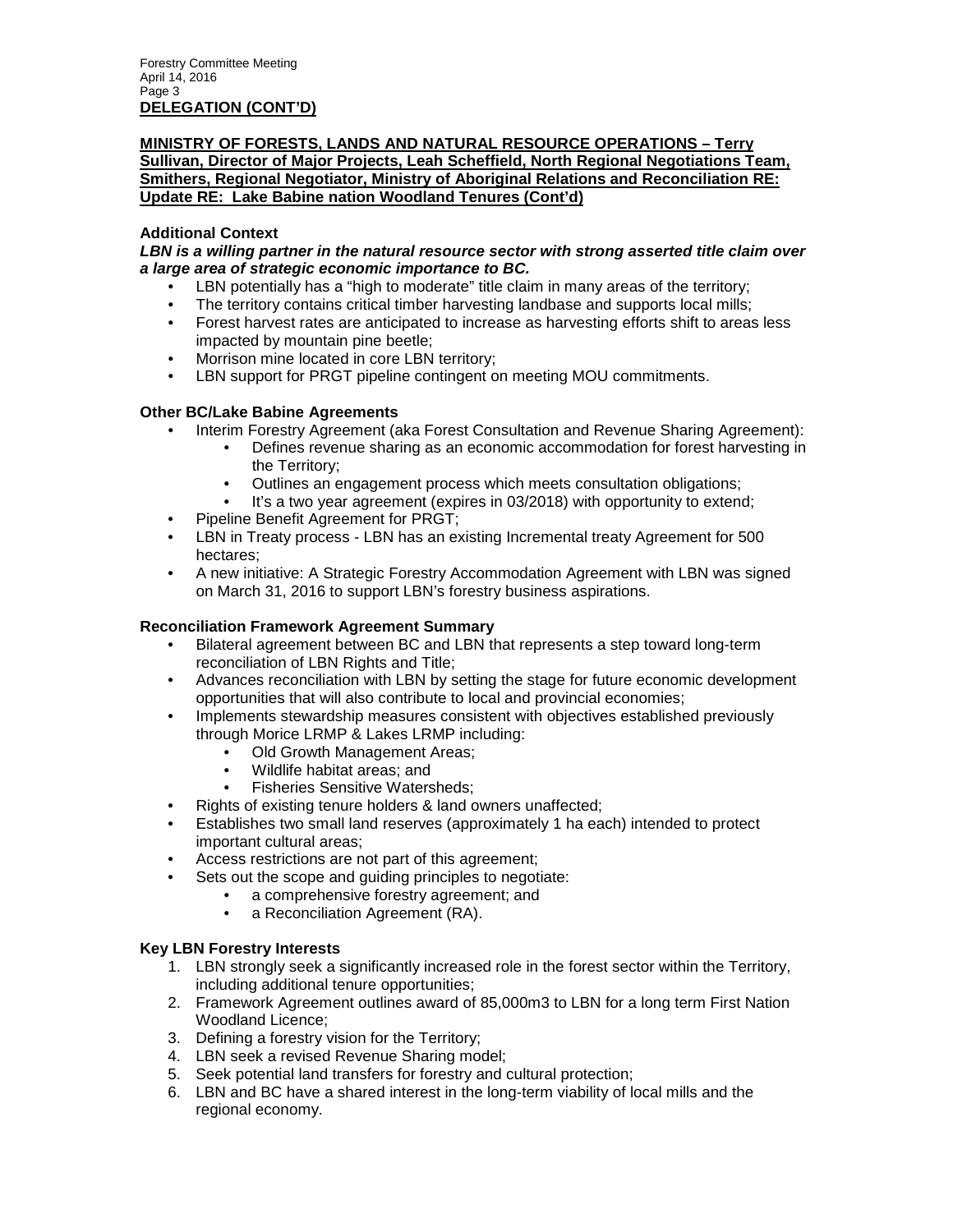### **DELEGATION (CONT'D)**

### **MINISTRY OF FORESTS, LANDS AND NATURAL RESOURCE OPERATIONS – Terry Sullivan, Director of Major Projects, Leah Scheffield, North Regional Negotiations Team, Smithers, Regional Negotiator, Ministry of Aboriginal Relations and Reconciliation RE: Update RE: Lake Babine nation Woodland Tenures (Cont'd)**

### **Reconciliation Agreement**

**The signed Framework Agreement outlines key components of the Reconciliation Agreement:**

- Collaborative decision making processes for significant authorisations in key areas within LBN territory;
- Collaborative approaches to resource stewardship, including monitoring;
- Transfer of Crown lands to LBN to support immediate economic development opportunities and/or protection of cultural areas; and
- Advancement of LBN participation in the forest sector while maintaining the viability of the local forest sector and mills.

#### **Outcomes**

- Facilitates Pipeline Benefit Agreements coming into effect and increased investor confidence in LNG development;
- LBN support for the long term viability of forest sector and local mills;
- Strengthened relationship with LBN leadership and increased role for LBN in the natural resource sector;
- Helps address LBN conservation expectations with limited impact to timber supply;
- Through the Interim Forestry Agreement, LBN agrees that statutory provincial consultation obligations have been fulfilled;
- Economic Accommodation and increased certainty for forestry through to March 31, 2018;
- Land transfers count towards final reconciliation/Treaty package.

### **Upcoming Timelines**

- Now- Fall 2016 Early BC/LBN negotiations to develop reconciliation package;
- Fall/Winter 2016 Extensive Stakeholder engagement on proposed package;
- Fall/Winter 2016 Seek Government support for proposed package;
- Winter/Spring 2017 Final Reconciliation Agreement negotiations;
- Summer 2017 Final engagement & approval for draft agreement;
- Fall/Winter 2017 Completion of agreement.

Director Strimbold noted the importance of communication in regard to Lake Babine Nation's views in regard to the Burns Lake Community Forest and Chinook Community Forest. Mr. Sullivan commented that Lake Babine Nation has hired additional capacity through a company from Vancouver Island that has extensive experience working with First Nations. Director Strimbold mentioned the importance of meeting with Lake Babine Nation Chief and Council in a governance to governance forum to have discussions regarding the possible impacts of the Lake Babine Nation Reconciliation Framework Agreement in regard to the community forests. The community forests do not have the ability to engage additional capacity therefore it would be very beneficial to engage in a governance to governance forum.

Discussion took place regarding the Lake Babine Nation Reconciliation Framework Agreement to award 85,000m<sup>3</sup> to LBN for a long term First Nation Woodland Licence similar to forest licence for a major licencee. They are area based licences, one in the Morice Timber Supply Area (TSA), one in the Lakes TSA, and one in the Bulkley TSA. Lake Babine Nation is interested in 250 000 m3. Opportunities are being investigated for additional volume. Mr. Sullivan noted that Lake Babine Nation is interested in the long term sustainability of local mills.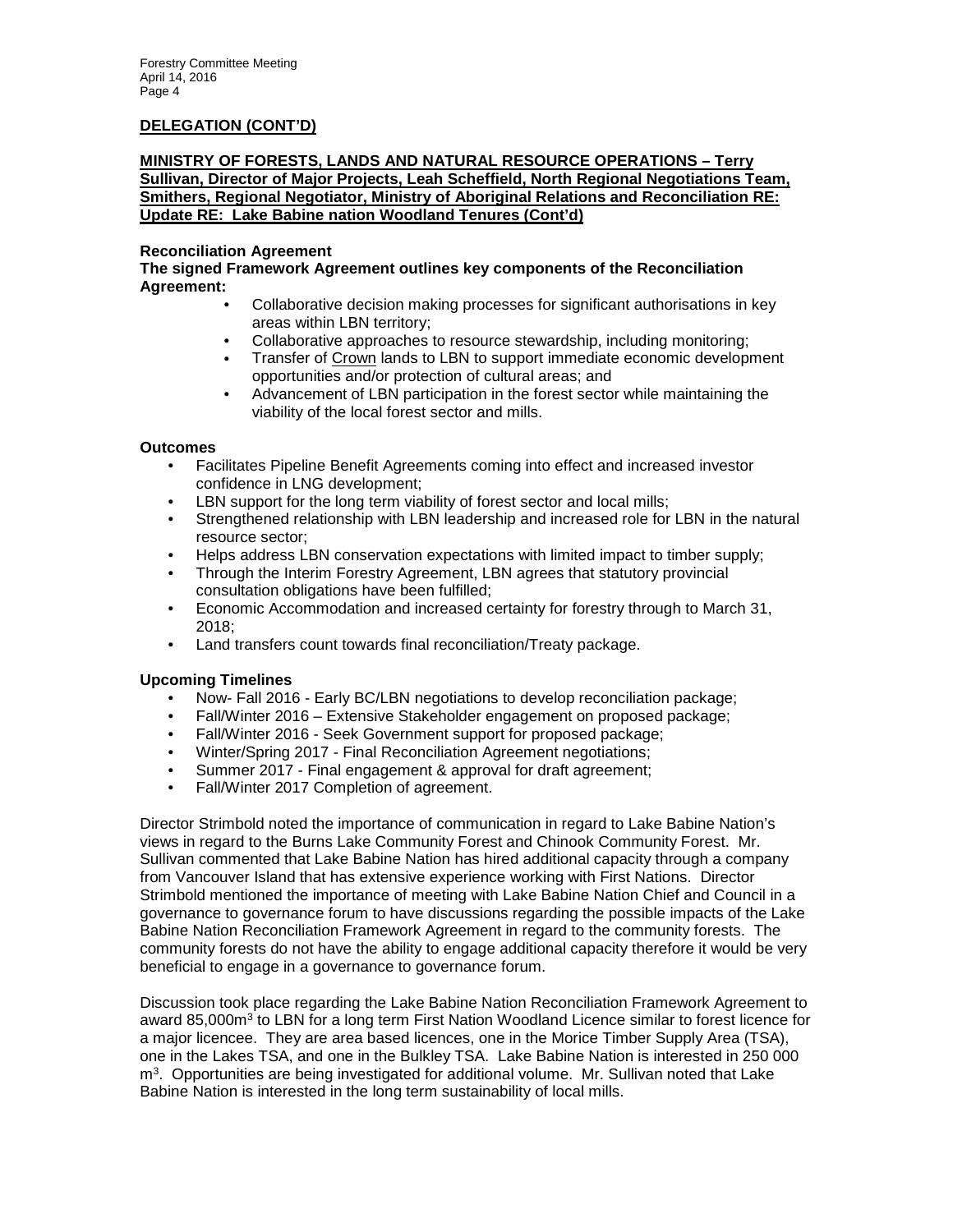### **MINISTRY OF FORESTS, LANDS AND NATURAL RESOURCE OPERATIONS – Terry Sullivan, Director of Major Projects, Leah Scheffield, North Regional Negotiations Team, Smithers, Regional Negotiator, Ministry of Aboriginal Relations and Reconciliation RE: Update RE: Lake Babine nation Woodland Tenures (Cont'd)**

Discussion took place regarding the traditional territory of Lake Babine Nation. Ms. Scheffield mentioned that Lake Babine Nation's traditional territory has remained very much the same since the original start of its treaty process and does not have a lot of overlapping claims.

The possible impacts to local mills in regard to future investment and finance opportunities was discussed. Mr. Sullivan commented that the Lake Babine Nation Reconciliation Framework Agreement does not impact smaller tenure holders and whether they deliver their fibre to large or small mills will be a business decision.

Discussion took place regarding the reconciliation framework agreement being a template for future agreements. Ms. Scheffield spoke of the agreement building on what has been learnt on earlier agreements and the concepts are generally understood. The hope is that it will build and assist in advancing toward a treaty.

Chair MacDougall spoke of the importance of the RDBN being involved in the process and of open communication and dialogue regarding the advancement of the Lake Babine Nation's Reconciliation Framework Agreement. Mr. Sullivan indicated that he intends to continue to provide updates and future communications and that the agreement is a priority of the Province.

Chair MacDougall thanked Mr. Sullivan for attending the meeting.

### **CORRESPONDENCE**

| Correspondence | Moved by Director Benedict<br>Seconded by Director Parker                                                                                                                                                                                                                                                                                                                                                                                                                     |                                                                                                                                                                                            |  |
|----------------|-------------------------------------------------------------------------------------------------------------------------------------------------------------------------------------------------------------------------------------------------------------------------------------------------------------------------------------------------------------------------------------------------------------------------------------------------------------------------------|--------------------------------------------------------------------------------------------------------------------------------------------------------------------------------------------|--|
| F.C.2016-4-3   | "That the Forestry Committee receive the following<br>correspondence from the Ministry of Forests, Lands and Natural<br><b>Resource Operations:</b>                                                                                                                                                                                                                                                                                                                           |                                                                                                                                                                                            |  |
|                |                                                                                                                                                                                                                                                                                                                                                                                                                                                                               | -Kluskus Connector Road;<br>-Public Input Invited on Prince George Timber Supply Area<br>- Comments Accepted until May 24, 2016;<br>-British Columbia Government Acting on Spruce Beetle." |  |
|                | (All/Directors/Majority)                                                                                                                                                                                                                                                                                                                                                                                                                                                      | <b>CARRIED UNANIMOUSLY</b>                                                                                                                                                                 |  |
|                | Director Thiessen mentioned that the Mayor of Quesnel<br>contacted him to inform him that the City of Quesnel is not<br>interested in pursuing a proposed Kluskus Connector Road. He<br>spoke of safety concerns such as the lack of cell service in<br>regard to a road through the area. Discussion took place<br>regarding First Nations territory in the Kluskus area. Director<br>Thiessen noted the importance of continuing to monitor any<br>development in the area. |                                                                                                                                                                                            |  |